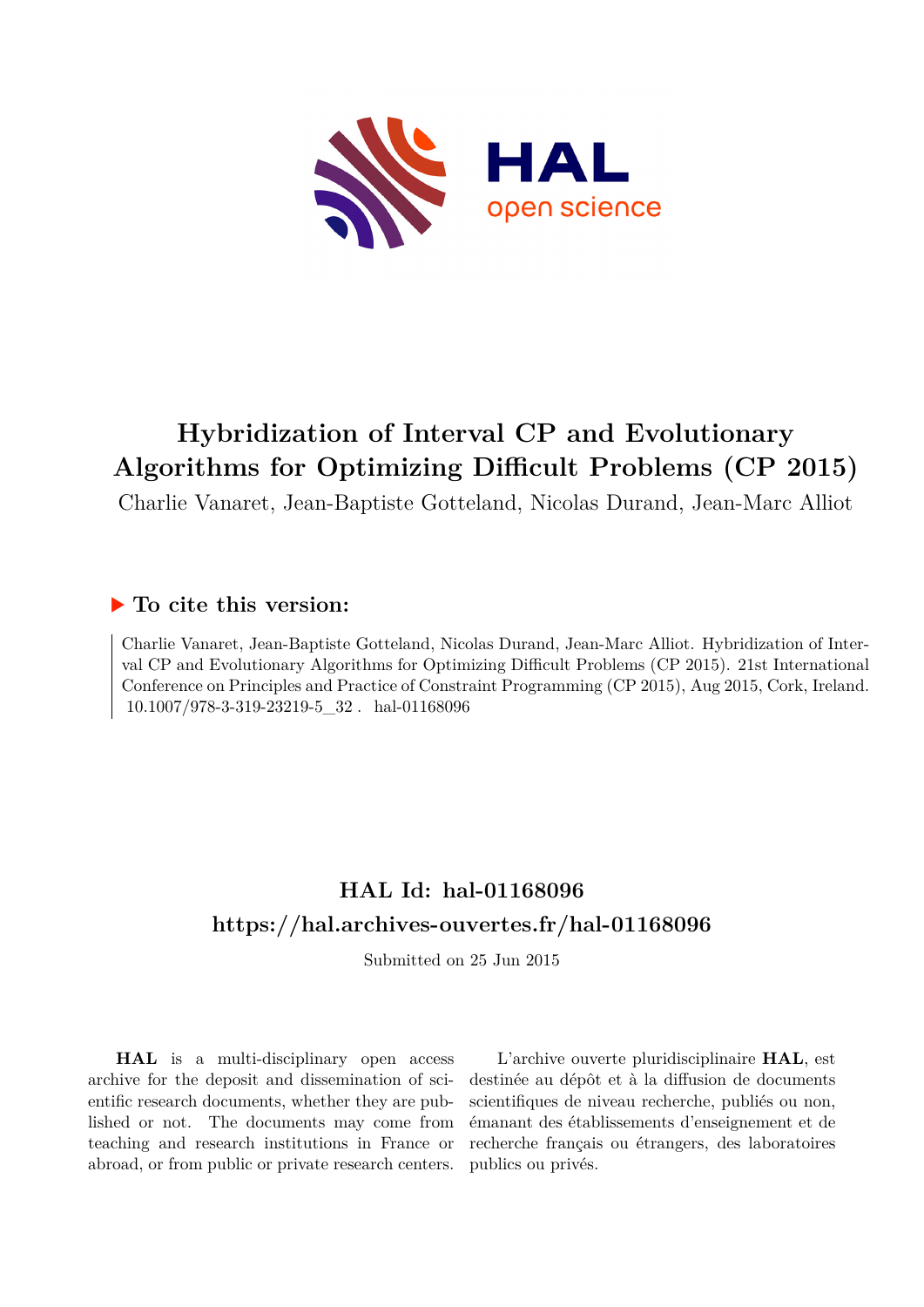# **Hybridization of Interval CP and Evolutionary Algorithms for Optimizing Difficult Problems**

C. Vanaret<sup>1</sup>, J-B. Gotteland<sup>2</sup>, N. Durand<sup>2</sup>, and J-M. Alliot<sup>1</sup>

1 Institut de Recherche en Informatique de Toulouse 2 rue Charles Camichel, 31000 Toulouse, France charlie.vanaret@enseeiht.fr, jean-marc.alliot@irit.fr <sup>2</sup> Ecole Nationale de l'Aviation Civile 7 avenue Edouard Belin, 31055 Toulouse Cedex 04, France gottelan@recherche.enac.fr, durand@recherche.enac.fr

**Abstract.** The only rigorous approaches for achieving a numerical proof of optimality in global optimization are interval-based methods that interleave branching of the search-space and pruning of the subdomains that cannot contain an optimal solution. State-of-the-art solvers generally *integrate* local optimization algorithms to compute a good upper bound of the global minimum over each subspace. In this document, we propose a *cooperative* framework in which interval methods cooperate with evolutionary algorithms. The latter are stochastic algorithms in which a population of candidate solutions iteratively evolves in the search-space to reach satisfactory solutions.

Within our cooperative solver Charibde, the evolutionary algorithm and the interval-based algorithm run in parallel and exchange bounds, solutions and search-space in an advanced manner via message passing. A comparison of Charibde with state-of-the-art interval-based solvers (GlobSol, IBBA, Ibex) and NLP solvers (Couenne, BARON) on a benchmark of difficult COCONUT problems shows that Charibde is highly competitive against non-rigorous solvers and converges faster than rigorous solvers by an order of magnitude.

# **1 Motivation**

We consider *n*-dimensional continuous constrained optimization problems over a hyperrectangular domain  $\mathbf{D} = D_1 \times \ldots \times D_n$ :

$$
(P) \quad \min_{\mathbf{x} \in \mathbf{D} \subset \mathbb{R}^n} \qquad f(\mathbf{x})
$$
  
s.t.  $g_i(\mathbf{x}) \le 0, \quad i \in \{1, ..., m\}$   
 $h_j(\mathbf{x}) = 0, \quad j \in \{1, ..., p\}$  (1)

When  $f, g_i$  and  $h_j$  are non-convex, the problem may have multiple local minima. Such difficult problems are generally solved using generic exhaustive branch and bound (BB) methods. The objective function and the constraints are bounded on disjoint subspaces by enclosure methods. By keeping track of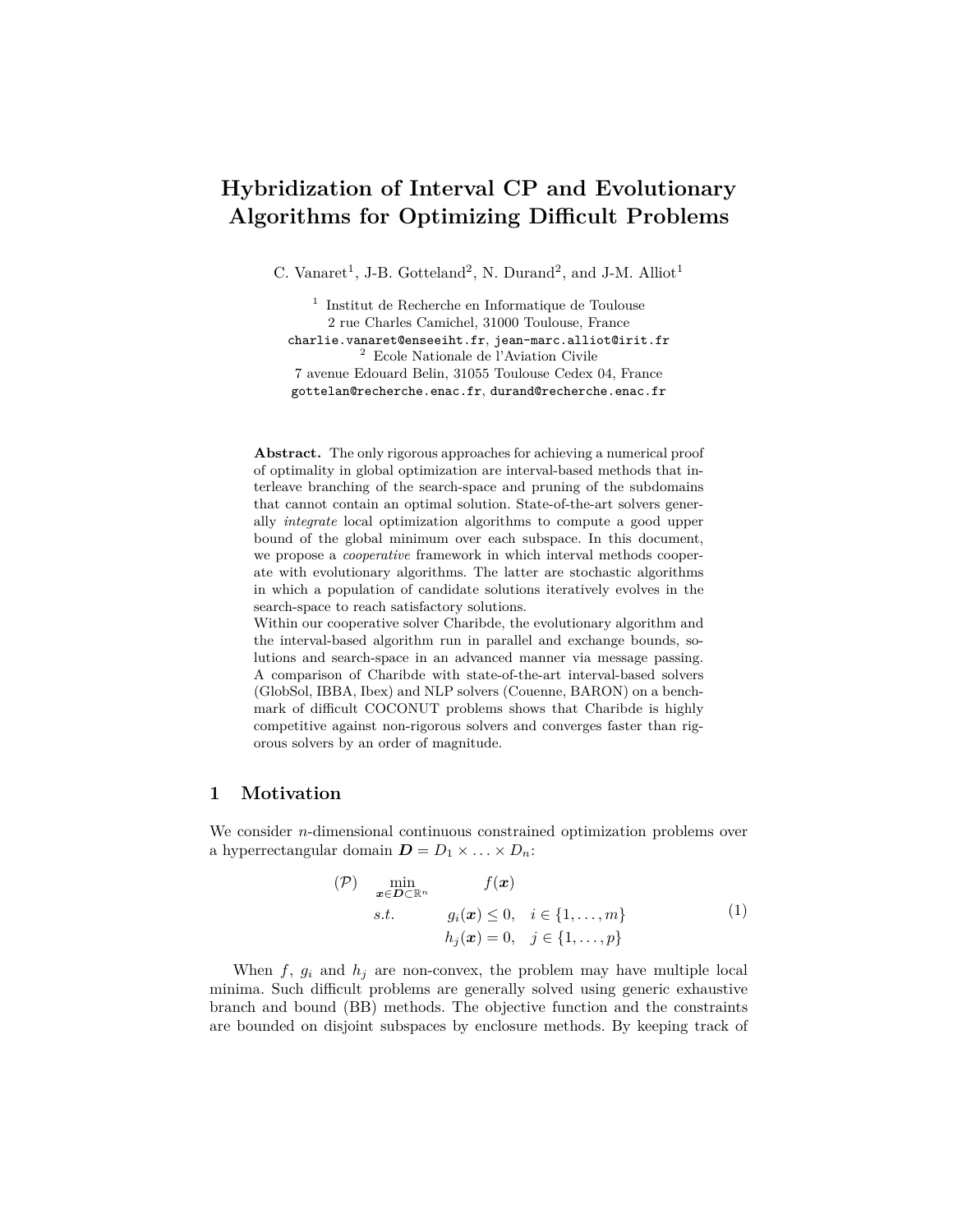the best known upper bound of the global minimum, subspaces that cannot contain a global minimizer are discarded (pruned).

Several authors proposed hybrid approaches in which a BB algorithm cooperates with another technique to enhance the pruning of the search-space. Hybrid algorithms may be classified into two categories [24]: *integrative* approaches, in which one of the two methods replaces a particular operator of the other method, and *cooperative* methods, in which the methods are independent and are run sequentially or in parallel. Previous works include

- **–** integrative approaches: [34] integrates a stochastic genetic algorithm (GA) within an interval BB. The GA provides the direction along which a box is partitioned, and an individual is generated within each subbox. At each generation, the best evaluation updates the best known upper bound of the global minimum. In [9], the crossover operator is replaced by a BB that determines the best individual among the offspring.
- **–** cooperative approaches: [28] sequentially combines an interval BB and a GA. The interval BB generates a list  $\mathcal L$  of remaining small boxes. The GA's population is initialized by generating a single individual within each box of  $\mathcal{L}$ . [12] (BB and memetic algorithm) and [7] (beam search and memetic algorithm) describe similar parallel strategies: the BB identifies promising regions that are then explored by the metaheuristic. [1] hybridizes a GA and an interval BB. The two independent algorithms exchange upper bounds and solutions through shared memory. New optimal results are presented for the rotated Michalewicz  $(n = 12)$  and Griewank functions  $(n = 6)$ .

In this communication, we build upon the cooperative scheme of [1]. The efficiency and reliability of their solver remain very limited; it is not competitive against state-of-the-art solvers. Their interval techniques are naive and may lose solutions, while the GA may send evaluations subject to roundoff errors. We propose to hybridize a stochastic differential evolution algorithm (close to a GA), described in Section 2, and a deterministic interval branch and contract algorithm, described in Section 3. Our hybrid solver Charibde is presented in Section 4. Experimental results (Section 5) show that Charibde is highly competitive against state-of-the-art solvers.

## **2 Differential Evolution**

Differential evolution (DE) [29] is among the simplest and most efficient metaheuristics for continuous problems. It combines the coordinates of existing individuals (candidate solutions) with a given probability to generate new individuals. Initially devised for continuous unconstrained problems, DE was extended to mixed problems and constrained problems [23].

Let *NP* denote the size of the population,  $W > 0$  the amplitude factor and  $CR \in [0, 1]$  the crossover rate. At each generation (iteration), *NP* new individuals are generated: for each individual  $\mathbf{x} = (x_1, \ldots, x_n)$ , three other individuals  $\mathbf{u} =$  $(u_1, \ldots, u_n)$  (called *base individual*),  $\mathbf{v} = (v_1, \ldots, v_n)$  and  $\mathbf{w} = (w_1, \ldots, w_n)$ ,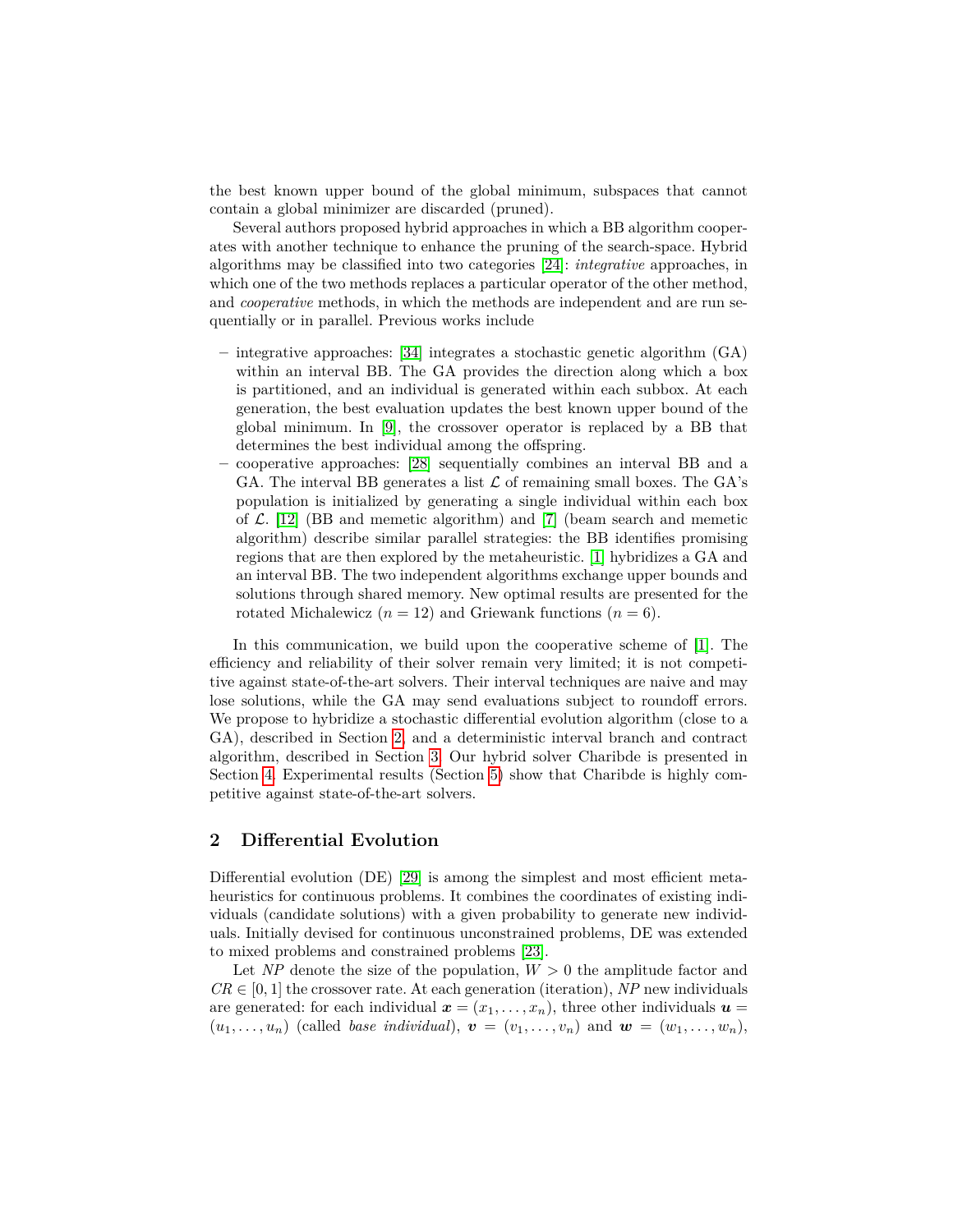all different and different from *x*, are randomly picked in the population. The coordinates  $y_i$  of the new individual  $\mathbf{y} = (y_1, \ldots, y_n)$  are computed according to

$$
y_i = \begin{cases} u_i + W \times (v_i - w_i) & \text{if } i = R \text{ or } r_i < CR \\ x_i & \text{otherwise} \end{cases}
$$
 (2)

where  $r_i$  is picked in  $[0, 1]$  with uniform probability. The index  $R$ , picked in  $\{1, \ldots, n\}$  with uniform probability for each  $x$ , ensures that at least a coordinate of  $y$  differs from that of  $x$ .  $y$  replaces  $x$  in the population if it is "better" than  $x$  (in unconstrained optimization,  $y$  is better than  $x$  if it improves the objective function).

Figure 1 depicts a two-dimensional crossover between individuals *x*, *u* (base individual), *v* and *w*. The contour lines of the objective function are shown in grey. The difference  $\mathbf{v} - \mathbf{w}$ , scaled by *W*, yields the direction (an approximation of the direction opposite the gradient) along which *u* is translated to yield *y*.



Fig. 1: Crossover of the differential evolution

## **3 Reliable Computations**

The only reliable approaches for achieving a numerical proof of optimality in global optimization are interval-based methods that interleave branching of the search-space and pruning of the subdomains that cannot contain an optimal solution.

*Reliable* (or rigorous) methods provide bounds on the global minimum, even in the presence of roundoff errors. Section 3.1 introduces interval arithmetic, an extension of real arithmetic. Reliable global optimization is detailed in Section 3.2, and interval contractors are mentioned in Section 3.3.

#### **3.1 Interval Arithmetic**

An *interval X* with floating-point bounds defines the set  $\{x \in \mathbb{R} \mid \underline{X} \leq x \leq \overline{X}\}.$ IR denotes the set of all intervals. The *width* of *X* is *w*(*X*) = *X* − *X*. *m*(*X*) =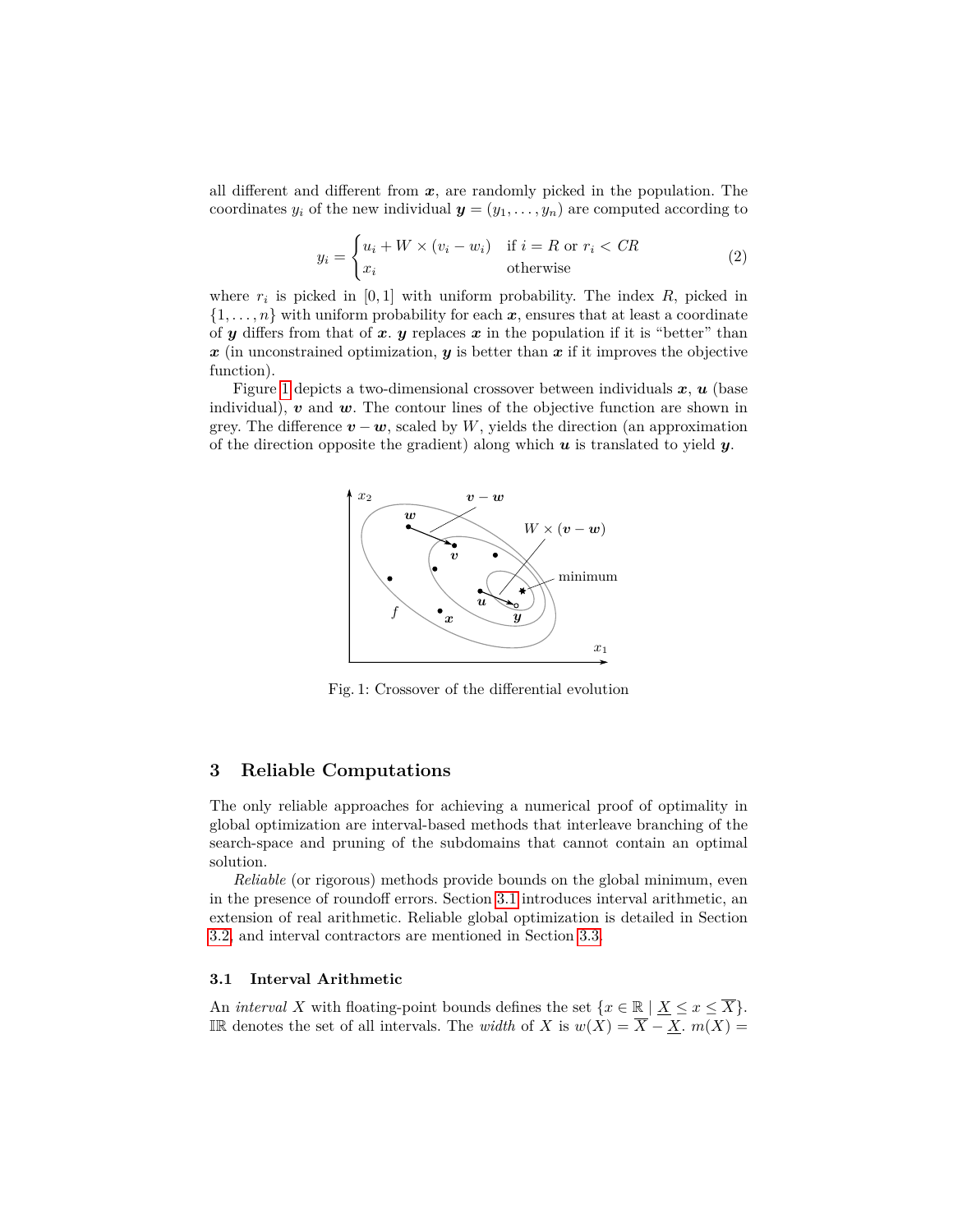*X*+*X*  $\frac{+A}{2}$  is the *midpoint* of *X*. A *box X* is a Cartesian product of intervals. The width of a box is the maximum width of its components. The *convex hull*  $\square(X, Y)$ of *X* and *Y* is the smallest interval enclosing *X* and *Y* .

Interval arithmetic [19] extends real arithmetic to intervals. Interval arithmetic implemented on a machine must be *rounded outward* (the left bound is rounded toward  $-\infty$ , the right bound toward  $+\infty$ ) to guarantee conservative properties. The interval counterparts of binary operations and elementary functions produce the smallest interval containing the image. The conservative properties of interval arithmetic allow to build interval extensions (Definition 1) of functions that may be expressed as a finite composition of elementary functions.

**Definition 1** (Interval extension). Let  $f : \mathbb{R}^n \to \mathbb{R}$ .  $F : \mathbb{R}^n \to \mathbb{R}$  is an interval extension *(or inclusion function) of f iff*

$$
\forall \mathbf{X} \in \mathbb{IR}^n, \quad f(\mathbf{X}) := \{ f(\mathbf{x}) \mid \mathbf{x} \in \mathbf{X} \} \subset F(\mathbf{X})
$$
  

$$
\forall \mathbf{X} \in \mathbb{IR}^n, \forall \mathbf{Y} \in \mathbb{IR}^n, \quad \mathbf{X} \subset \mathbf{Y} \Rightarrow F(\mathbf{X}) \subset F(\mathbf{Y})
$$
 (3)

Interval extensions with various sharpnesses may be defined (Example 1). The *natural interval extension F<sup>N</sup>* replaces the variables with their domains and the elementary functions with their interval counterparts. The *Taylor interval extension*  $F_T$  is based on the Taylor expansion at point  $c \in X$ .

*Example 1 (Interval extensions).* Let  $f(x) = x^2 - x$ ,  $X = [-2, 0.5]$  and  $c = -1 \in$ *X*. Then

$$
- F_N(X) = X^2 - X = [-2, 0.5]^2 - [-2, 0.5] = [0, 4] - [-2, 0.5] = [-0.5, 6];
$$
  

$$
- F_T(X, c) = 2 + (2X - 1)(X + 1) = 2 + [-5, 0][-1, 1.5] = [-5.5, 7].
$$

Example 1 shows that interval arithmetic often overestimates the range of a real-valued function. This is due to the *dependency problem*, an inherent behavior of interval arithmetic. Dependency decorrelates multiple occurrences of the same variable in an analytical expression (Example 2).

*Example 2 (Dependency).* Let  $X = [-5, 5]$ . Then

$$
X - X = [-10, 10] = \{x_1 - x_2 \mid x_1 \in X, x_2 \in X\}
$$
  

$$
\supset \{x - x \mid x \in X\} = \{0\}
$$
 (4)

Interval extensions  $(F_N, F_T)$  have different convergence orders, that is the overestimation decreases at different speeds with the width of the interval.

#### **3.2 Global Optimization**

The conservative properties of interval arithmetic allow to compute a rigorous enclosure of the range of a function over a box. The first branch and bound algorithms for continuous optimization based on interval arithmetic were devised in the 1970s [20][27], then refined during the following years [14]: the search-space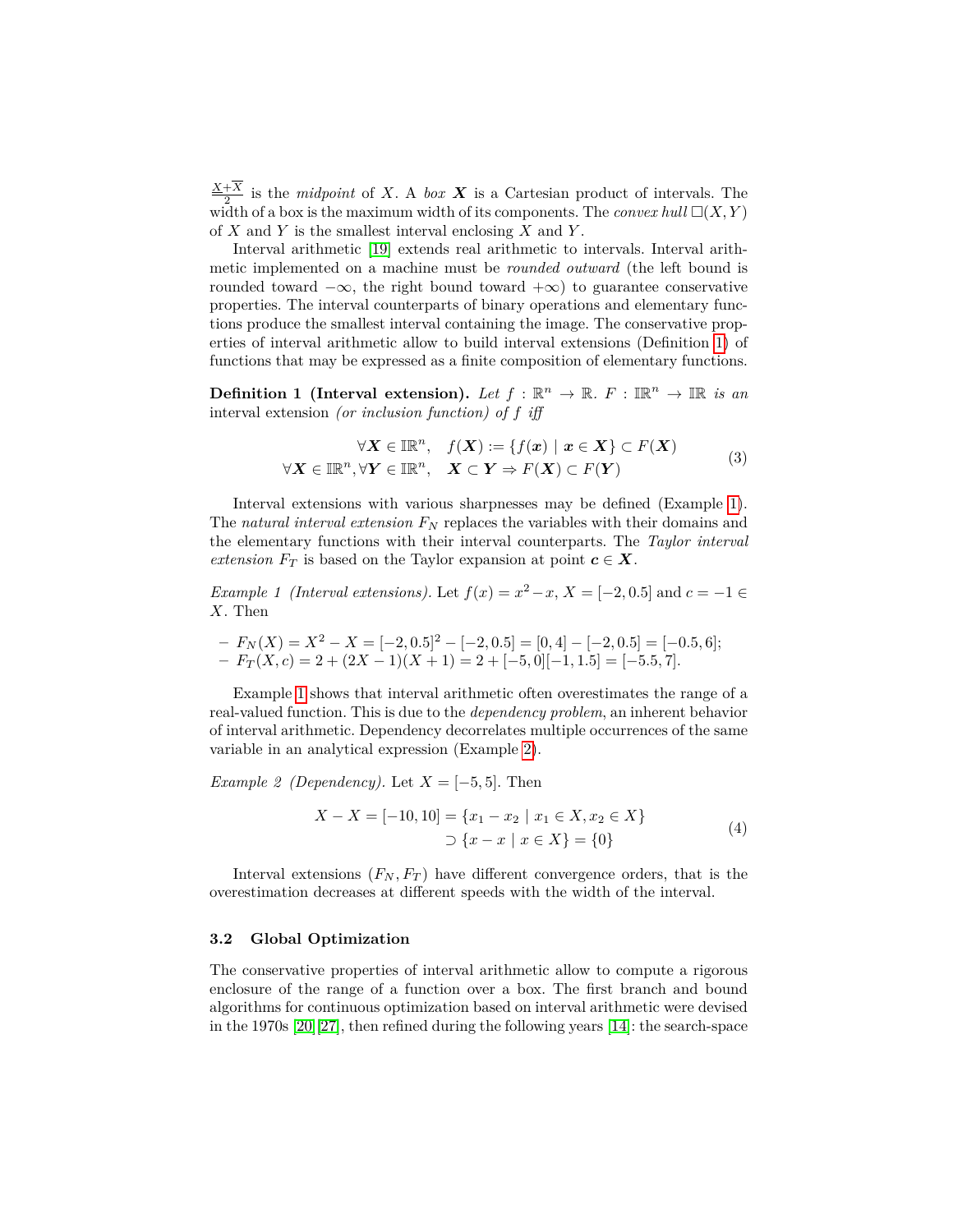is partitioned into subspaces (boxes that may share faces). The objective function and the constraints are evaluated on each subspace. The subspaces that cannot contain a global minimizer are discarded and are not further explored.

To overcome the pessimistic enclosures of interval arithmetic, interval branch and bound algorithms have recently been endowed with filtering algorithms (Section 3.3) that narrow the bounds of the boxes without loss of solutions. Stemming from the Interval Analysis and Interval Constraint Programming communities, filtering (or contraction) algorithms discard values from the domains by enforcing local (each constraint individually) or global (all constraints simultaneously) consistencies. The resulting methods, called interval branch and contract (IBC) algorithms, interleave steps of contraction and steps of bisection.

#### **3.3 Interval Contractors**

State-of-the-art contractors (contraction algorithms) include HC4 [6], Box [32], Mohc [2], 3B [17], CID [31] and X-Newton [3]. Only HC4 and X-Newton are used in this communication.

HC4Revise is a two-phase algorithm that exploits the syntax tree of a constraint to contract each occurrence of the variables. The first phase (evaluation) evaluates each node (elementary function) using interval arithmetic. The second phase (propagation) uses projection functions to inverse each elementary function. HC4Revise is generally used as the revise procedure (subcontractor) of HC4, an AC3-like propagation loop.

X-Newton computes an outer linear relaxation of the objective function and the constraints, then computes a lower bound of the initial problem using LP techniques (e.g. the simplex algorithm). 2*n* additional calls may contract the domains of the variables.

## **4 Charibde: a Cooperative Approach**

#### **4.1 Hybridization of Stochastic and Deterministic Techniques**

Our hybrid algorithm *Charibde* (Cooperative Hybrid Algorithm using Reliable Interval-Based methods and Differential Evolution), written in OCaml [16], combines a stochastic DE and a deterministic IBC for non-convex constrained optimization. Although it embeds a stochastic component, Charibde is a *fully rigorous* solver.

**Previous Work** Preliminary results of a basic version of Charibde were published in 2013 [33] on classical multimodal problems (7 bound-constrained and 4 inequality-constrained problems) widely used in the Evolutionary Computation community. We showed that Charibde benefitted from the start of convergence of the DE algorithm, and completed the proof of convergence faster than a standard IBC algorithm. We provided new optimal results for 3 problems (Rana, Eggholder and Michalewicz).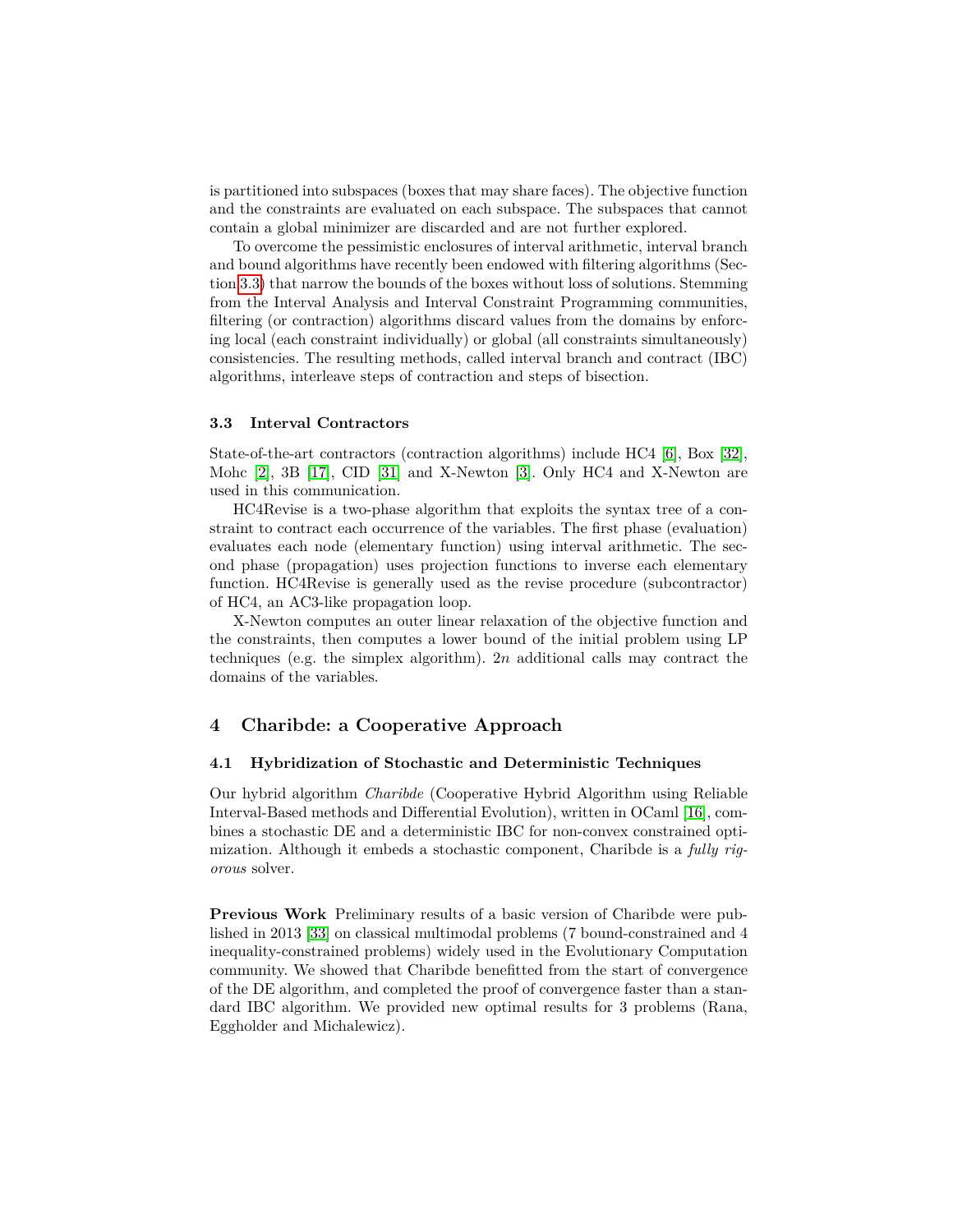**Contributions** In this communication, we present *two contributions*:

- 1. we devised a new cooperative exploration strategy MaxDist that
	- **–** selects boxes to be explored in a novel manner;
	- **–** periodically reduces DE's domain;
	- **–** restarts the population within the new (smaller) domain.
	- An example illustrates the evolution of the domain without loss of solutions;
- 2. we assess the performance of Charibde against state-of-the-art rigorous (Glob-Sol, IBBA, Ibex) and non-rigorous (Couenne, BARON) solvers on a benchmark of difficult problems.

**Cooperative Scheme** Two independent parallel processes exchange bounds, solutions and search-space via MPI message passing (Figure 2).



Fig. 2: Cooperative scheme of Charibde

The cooperation boils down to three main steps:

- 1. whenever the DE improves its best evaluation, the best individual and its evaluation are sent to the IBC to update the best known upper bound  $\tilde{f}$ ;
- 2. whenever the IBC finds a better punctual solution (e.g. the center of a box), it is injected into DE's population;
- 3. the exploration strategy MaxDist periodically reduces the search-space of DE, then regenerates the population in the new search-space.

Sections 4.2 and 4.3 detail the particular implementations of the DE (Algorithm 1) and the IBC (Algorithm 2) within Charibde.

#### **4.2 Differential Evolution**

Population-based metaheuristics, in particular DE, are endowed with mechanisms that help escape local minima. They are quite naturally recommended to solve difficult multimodal problems for which traditional methods struggle to converge. They are also capable of generating feasible solutions without any a priori knowledge of the topology. DE has proven greatly beneficial for improving the best known upper bound  $f$ , a task for which standard branch and bound algorithms are not intrinsically intended.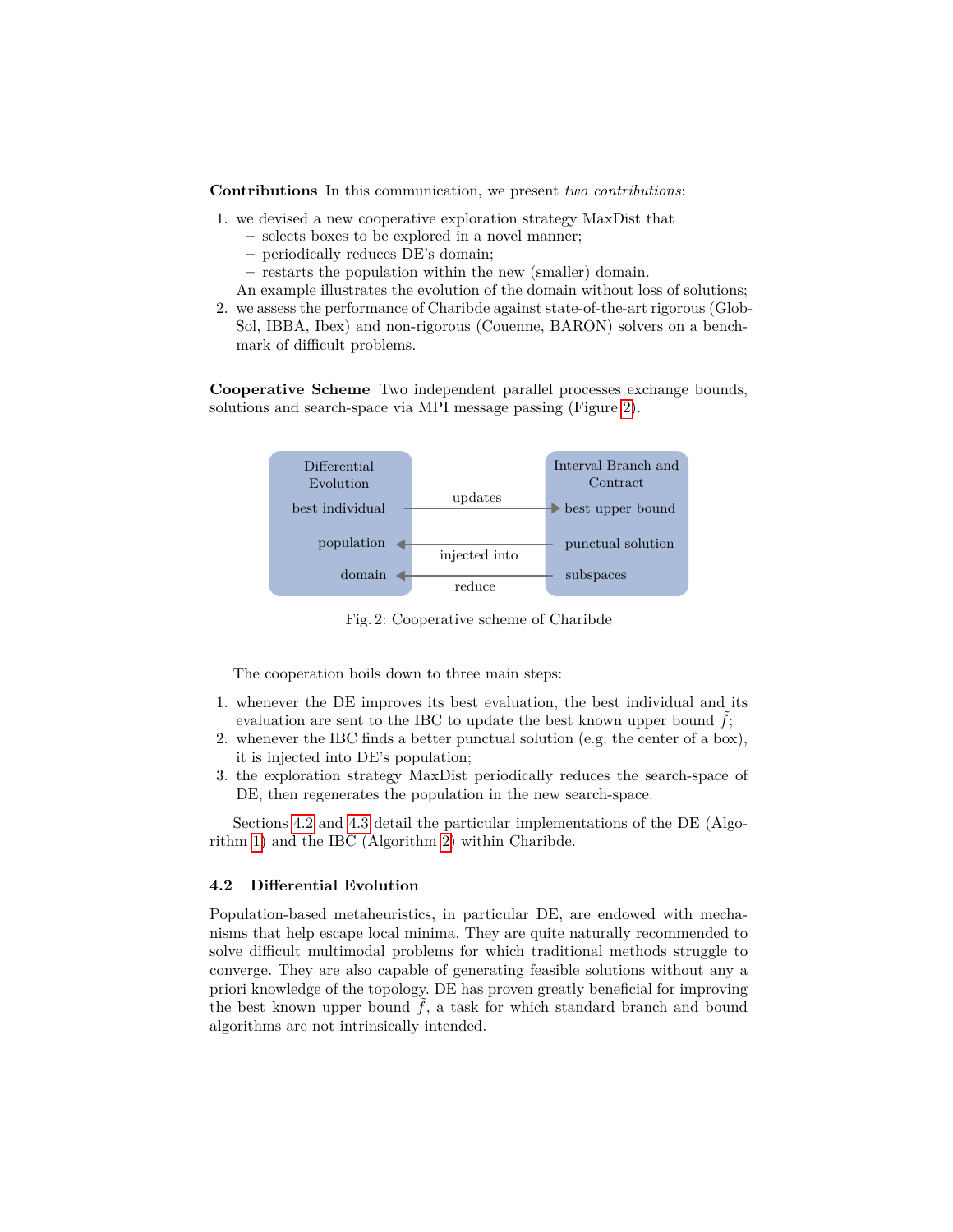#### **Algorithm 1** Charibde: Differential Evolution

**function** DIFFERENTIALEVOLUTION $(f:$  objective function,  $C:$  system of constraints, *D*: search-space, *NP*: size of population, *W*: amplitude factor, *CR*: crossover rate)

```
P \leftarrow initial population, randomy generated in Df ← +∞repeat
        (x, f_x) \leftarrow \text{MPI\_ReceivedBC}()Insert x into P
        \tilde{f} \leftarrow f_{\boldsymbol{x}}Generate temporary population P' by crossover
         P \leftarrow P'(x_{best}, f_{best}) \leftarrow \text{Best}INDIVIDUAL(P)
        if f_{best} < \tilde{f} then
             \tilde{f} \leftarrow f_{best}MPI SendIBC(xbest, fbest)
        end if
    until termination criterion is met
    return best individual of P
end function
```
# **Algorithm 2** Charibde: Interval Branch and Contract

**function** INTERVALBRANCHANDCONTRACT( $F$ : objective function,  $C$ : system of constraints, *D*: search-space, *ε*: tolerance)

```
\tilde{f} \leftarrow +\infty best known upper bound
   Q \leftarrow \{D\} priority queue
   while Q \neq \emptyset do
      (x_{DE}, f_{DE}) \leftarrow \text{MPI\_ReceivedDE}()f \leftarrow \min(f, f_{DE})Extract a box X from QContract X w.r.t. constraints ⊳ Algorithm 3
      if X cannot be discarded then
          if \overline{F(m(X))} < \tilde{f} then \triangleright midpoint test
              \tilde{f} \leftarrow F(m(\boldsymbol{X})) \triangleright update best upper bound
             MPI\_SendDE(m(\boldsymbol{X}), \overline{F(m(\boldsymbol{X}))})end if
          Split X into \{X_1, X_2\}Insert \{X_1, X_2\} into \mathcal Qend if
   end while
   \mathbf{return} \ (\tilde{f}, \tilde{\boldsymbol{x}})end function
```
**Base Individual** In the standard DE strategy, all the current individuals have the same probability to be selected as the base individual  $\boldsymbol{u}$ . We opted for an alternative strategy [23] that guarantees that all individuals of the population play this role once and only once at each generation: the index of the base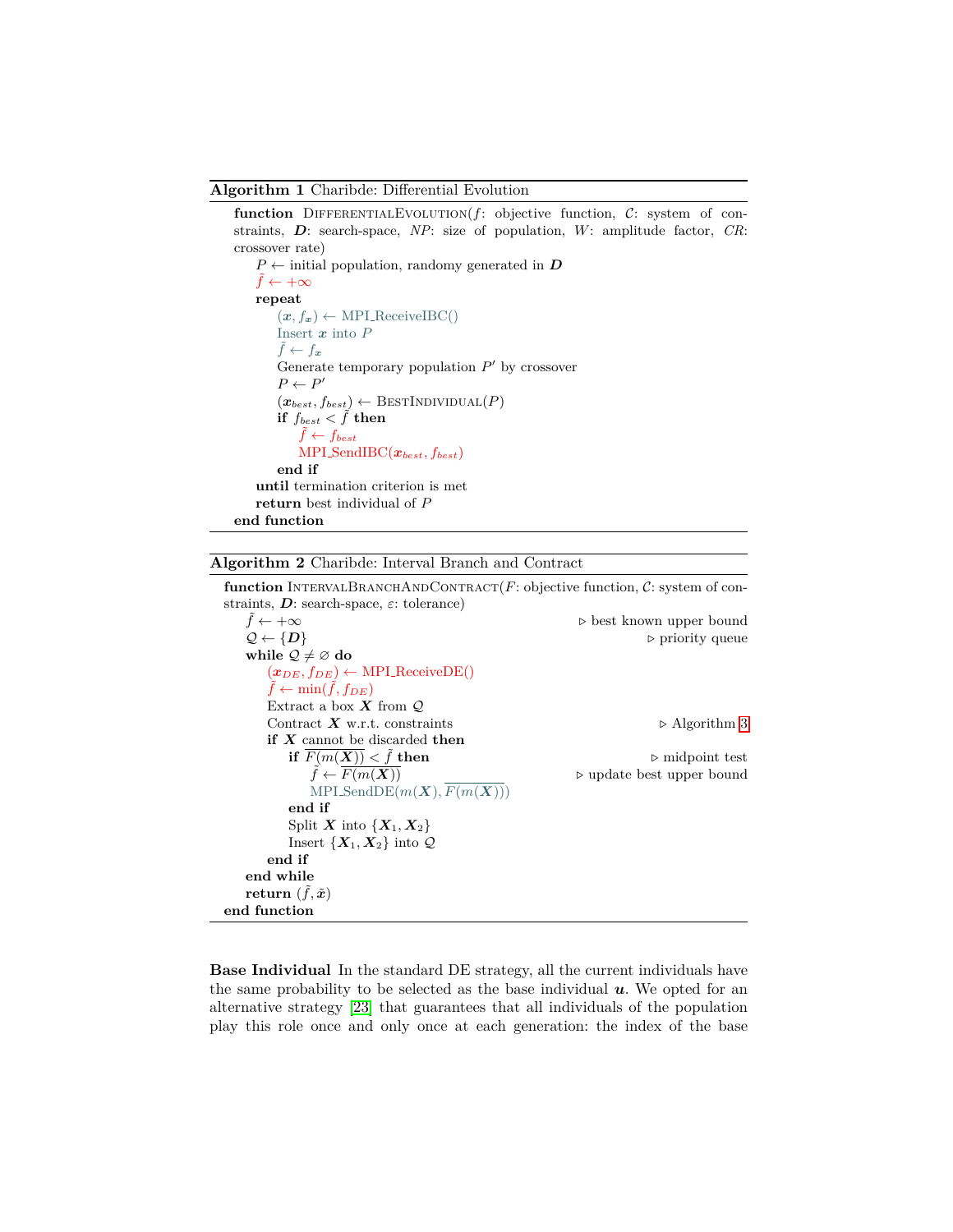individual is obtained by summing the index of the individual *x* and an offset in  $\{1, \ldots, NP-1\}$ , drawn with uniform probability.

**Bound Constraints** When a coordinate *y<sup>i</sup>* of *y* (computed during the crossover) exceeds the bounds of the component  $D_i$  of the domain  $D$ , the bounce-back method [23] replaces  $y_i$  with a valid coordinate  $y'_i$  that lies between the base coordinate *u<sup>i</sup>* and the violated bound:

$$
y_i' = \begin{cases} u_i + \omega(\overline{D_i} - u_i) & \text{if } y_i > \overline{D_i} \\ u_i + \omega(\underline{D_i} - u_i) & \text{if } y_i < \underline{D_i} \end{cases}
$$
(5)

where  $\omega$  is drawn in [0, 1] with uniform probability.

**Constraint Handling** The extension of evolutionary algorithms to constrained optimization has been addressed by numerous authors. We implemented the direct constraint handling [23] that assigns to each individual a vector of evaluations (objective function and constraints), and selects the new individual *y* (see Section 2) based upon simple rules:

- $-\boldsymbol{x}$  and  $\boldsymbol{y}$  are feasible and  $\boldsymbol{y}$  has a lower or equal objective value than  $\boldsymbol{x}$ ;
- **–** *y* is feasible and *x* is not;
- **–** *x* and *y* are infeasible, and *y* does not violate any constraint more than *x*.

**Rigorous Feasibility** Numerous NLP solvers tolerate a slight violation (relaxation) of the inequality constraints (e.g.  $g \leq 10^{-6}$  instead of  $g \leq 0$ ). The evaluation of a "pseudo-feasible" solution *x* (that satisfies such relaxed constraints) is not a rigorous upper bound of the global minimum; roundoff errors may even lead to absurd conclusions:  $f(x)$  may be lower than the global minimum, and (or) *x* may be very distant from actual feasible solutions in the search-space.

To ensure that an individual  $x$  is numerically feasible (i.e. that the evaluations of the constraints are non-positive), we evaluate the constraints  $g_i$  using interval arithmetic.  $\boldsymbol{x}$  is considered as feasible when the interval evaluations  $G_i(\boldsymbol{x})$  are non-positive, that is  $\forall i \in \{1, \ldots, m\}, \overline{G_i(\boldsymbol{x})} \leq 0.$ 

**Rigorous Objective Function** When  $x$  is a feasible point, the evaluation  $f(x)$ may be subject to roundoff errors; the only reliable upper bound of the global minimum available is  $F(x)$  (the right bound of the interval evaluation). However, evaluating the individuals using only interval arithmetic is much costlier than cheap floating-point arithmetic.

An efficient in-between solution consists in systematically computing the floating-point evaluations  $f(x)$ , and computing the interval evaluation  $F(x)$ whenever the best known "round to nearest" evaluation is improved.  $\overline{F(x)}$  is then compared to the best known reliable upper bound  $f$ : if  $f$  is improved,  $F(\boldsymbol{x})$ is sent to the IBC. This implementation greatly reduces the cost of evaluations, while ensuring that all the values sent to the IBC are rigorous.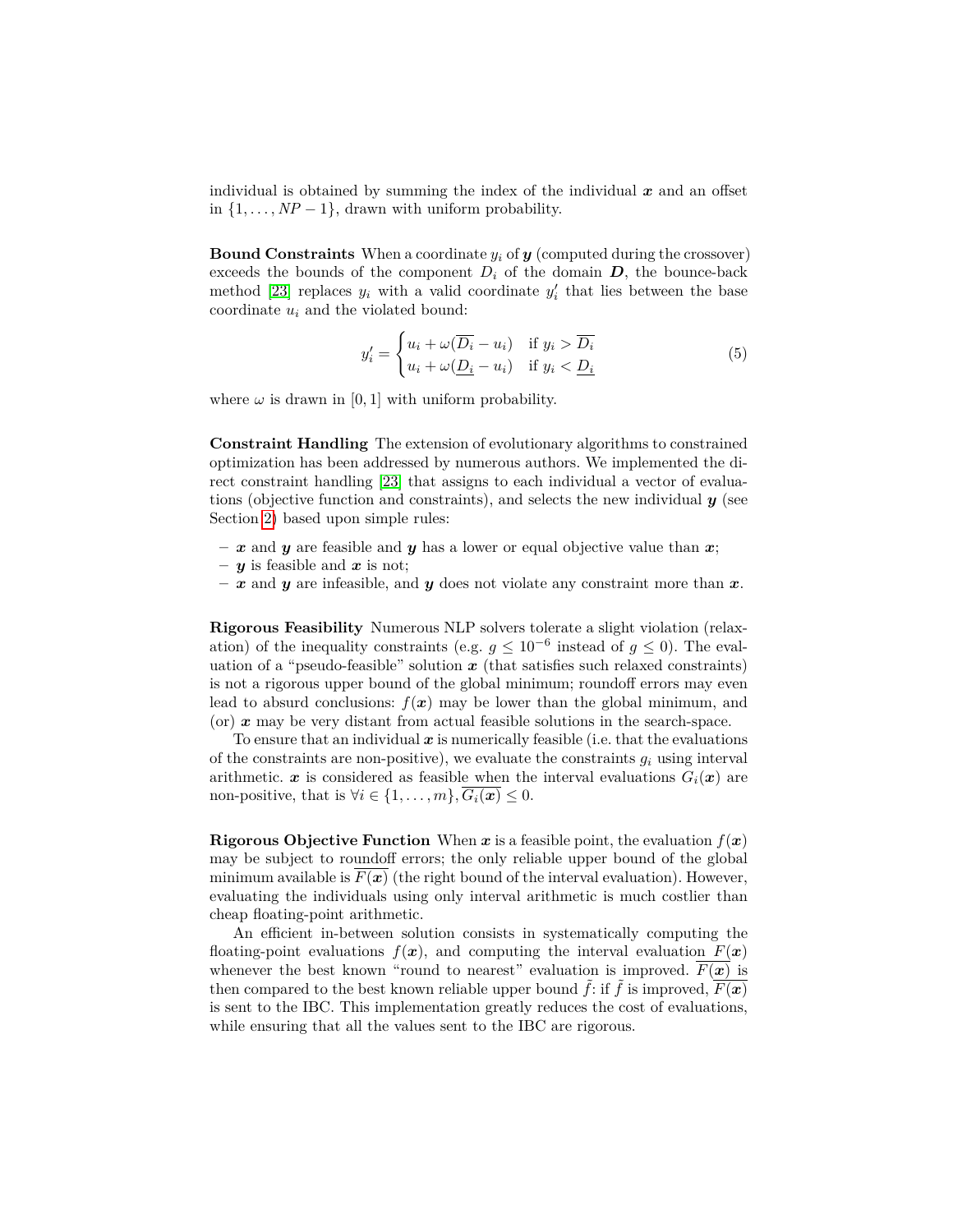#### **4.3 Interval Branch and Contract**

*Branching* aims at refining the computation of lower bounds of the functions using interval arithmetic. Two strategies may be found in the early literature:

- **–** the variable with the largest domain is bisected;
- **–** the variables are bisected one after the other in a round-robin scheme.

More recently, the Smear heuristic [10] has emerged as a competitive alternative to the two standard strategies. The variable  $x_i$  for which the interval quantity  $\frac{\partial F}{\partial x_i}(\mathbf{X})(X_i - x_i)$  is the largest is bisected.

Charibde's *main contractor* is detailed in Algorithm 3. We exploit the contracted nodes of HC4Revise to compute partial derivatives via automatic differentiation [26]. HC4Revise is a revise procedures within a quasi-fixed point with tolerance  $\eta \in [0,1]$ : the propagation loop stops when the box X is not sufficiently contracted, i.e. when the size of **X** becomes larger than a fraction  $\eta w_0$ of the initial size  $w_0$ . Most contractors include an evaluation phase that yields a lower bound of the problem on the current box. Charibde thus computes several lower bounds (natural, Taylor, LP) as long as the box is not discarded. Charibde calls ocaml-glpk [18], an OCaml binding for GLPK (GNU Linear Programming Kit). Since the solution of the linear program is computed using floating-point arithmetic, it may be subject to roundoff errors. A cheap postprocessing step [21] computes a rigorous bound on the optimal solution of the linear program, thus providing a rigorous lower bound of the initial problem.

| Algorithm 3 Charibde: contractor for constrained optimization |  |  |  |
|---------------------------------------------------------------|--|--|--|
|                                                               |  |  |  |

| <b>function</b> CONTRACTION( <b>in-out X</b> : box, F: objective function, <b>in-out</b> $\tilde{f}$ : best upper |                                                          |
|-------------------------------------------------------------------------------------------------------------------|----------------------------------------------------------|
| bound, <b>in-out</b> $C$ : system of constraints)                                                                 |                                                          |
| $lb \leftarrow -\infty$                                                                                           | $\triangleright$ lower bound                             |
| repeat                                                                                                            |                                                          |
| $w_0 \leftarrow w(\boldsymbol{X})$                                                                                | $\triangleright$ initial size                            |
| $F_{\mathbf{X}} \leftarrow \text{HC4REVISE}(F(\mathbf{X}) \leq \tilde{f})$                                        | $\triangleright$ evaluation of f/contraction             |
| $lb \leftarrow F_{\mathbf{X}}$                                                                                    | $\triangleright$ lower bound by natural form             |
| $G \leftarrow \nabla F(X)$                                                                                        | $\triangleright$ gradient by AD                          |
| $lb \leftarrow \max(lb, \text{ SECONDORDER}(\boldsymbol{X}, F, \tilde{f}, \boldsymbol{G}))$                       | $\triangleright$ second-order form                       |
| $\mathcal{C} \leftarrow \text{HC4}(\mathbf{X}, \mathcal{C}, \eta)$                                                | $\triangleright$ quasi-fixed point with tolerance $\eta$ |
| <b>if</b> use linearization <b>then</b>                                                                           |                                                          |
| $lb \leftarrow \max(lb, \text{ LINEARIZATION}(\boldsymbol{X}, F, \tilde{f}, \boldsymbol{G}, \mathcal{C}))$        | $\triangleright$ simplex or X-Newton                     |
| end if                                                                                                            |                                                          |
| until $X = \emptyset$ ou $w(X) > \eta w_0$                                                                        |                                                          |
| return lb                                                                                                         |                                                          |
| end function                                                                                                      |                                                          |

When the problem is subject to *equality constraints*  $h_j$  ( $j \in \{1, \ldots, p\}$ ), IBBA [22], Ibex [30] and Charibde handle a relaxed problem where each equality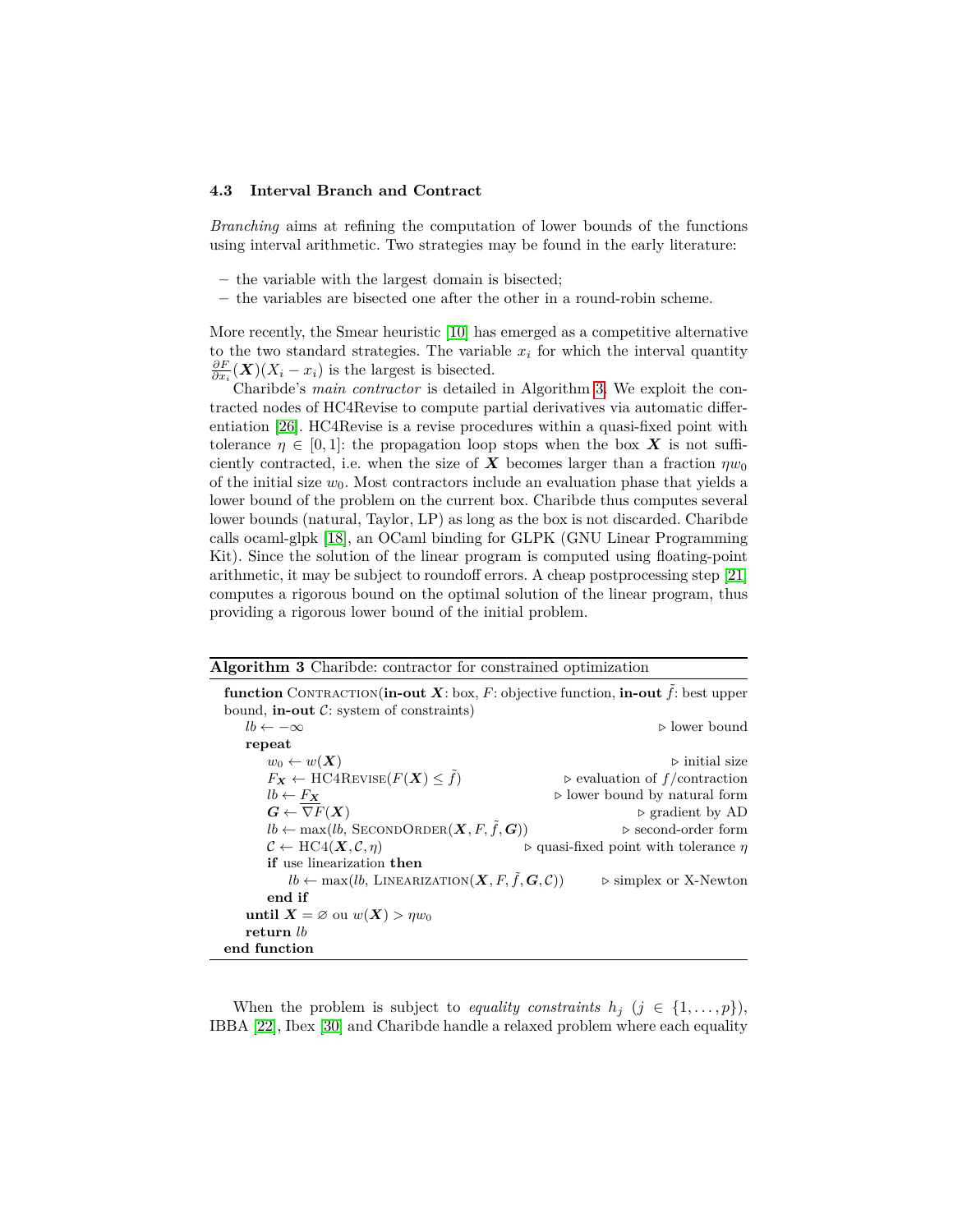constraint  $h_j(\mathbf{x}) = 0$  ( $j \in \{1, \ldots, p\}$ ) is replaced by two inequalities:

$$
-\varepsilon_{=} \le h_j(\boldsymbol{x}) \le \varepsilon_{=} \tag{6}
$$

*ε*<sup>=</sup> may be chosen arbitrarily small.

#### **4.4 MaxDist: a New Exploration Strategy**

The boxes that cannot be discarded are stored in a priority queue Q to be processed at a later stage. The order in which the boxes are extracted determines the exploration strategy of the search-space ("best-first", "largest first", "depthfirst"). Numerical tests suggest that

- **–** the "best-first" strategy is rarely relevant because of the overestimated range (due to the dependency problem);
- **–** the "largest first" strategy does not give advantage to promising regions;
- **–** the "depth-first" strategy tends to quickly explore the neighborhood of local minima, but struggles to escape from them.

We propose a new exploration strategy called MaxDist. It consists in extracting from  $Q$  the box that is *the farthest from the current solution*  $\tilde{x}$ . The underlying ideas are to

- **–** explore the neighborhood of the global minimizer (a tedious task when the objective function is flat in this neighborhood) only when the best possible upper bound is available;
- **–** explore regions of the search-space that are hardly accessible by the DE algorithm.

The distance between a point *x* and a box *X* is the sum of the distances between each coordinate  $x_i$  and the closest bound of  $X_i$ . Note that MaxDist is an adaptive heuristic: whenever the best known solution  $\tilde{x}$  is updated,  $Q$  is reordered according to the new priority of the boxes.

Preliminary results (not presented here) suggest that MaxDist is competitive with standard strategies. However, the most interesting observation lies in the behavior of  $\mathcal{Q}$ : when using MaxDist, the maximum size of  $\mathcal{Q}$  (the maximum number of boxes simultaneously stored in  $\mathcal{Q}$ ) remains remarkably low (a few dozens compared to several thousands for standard strategies). This offers promising perspectives for the cooperation between DE and IBC: the remaining boxes of the IBC may be exploited in the DE to avoid exploring regions of the search-space that have already been proven infeasible or suboptimal.

The following numerical example illustrates how the remaining boxes are exploited to reduce DE's domain through the generations. Let

$$
\min_{(x,y)\in(X,Y)} \quad -\frac{(x+y-10)^2}{30} - \frac{(x-y+10)^2}{120}
$$
\n
$$
\text{s.t.} \quad \frac{20}{x^2} - y \le 0
$$
\n
$$
x^2 + 8y - 75 \le 0
$$
\n(7)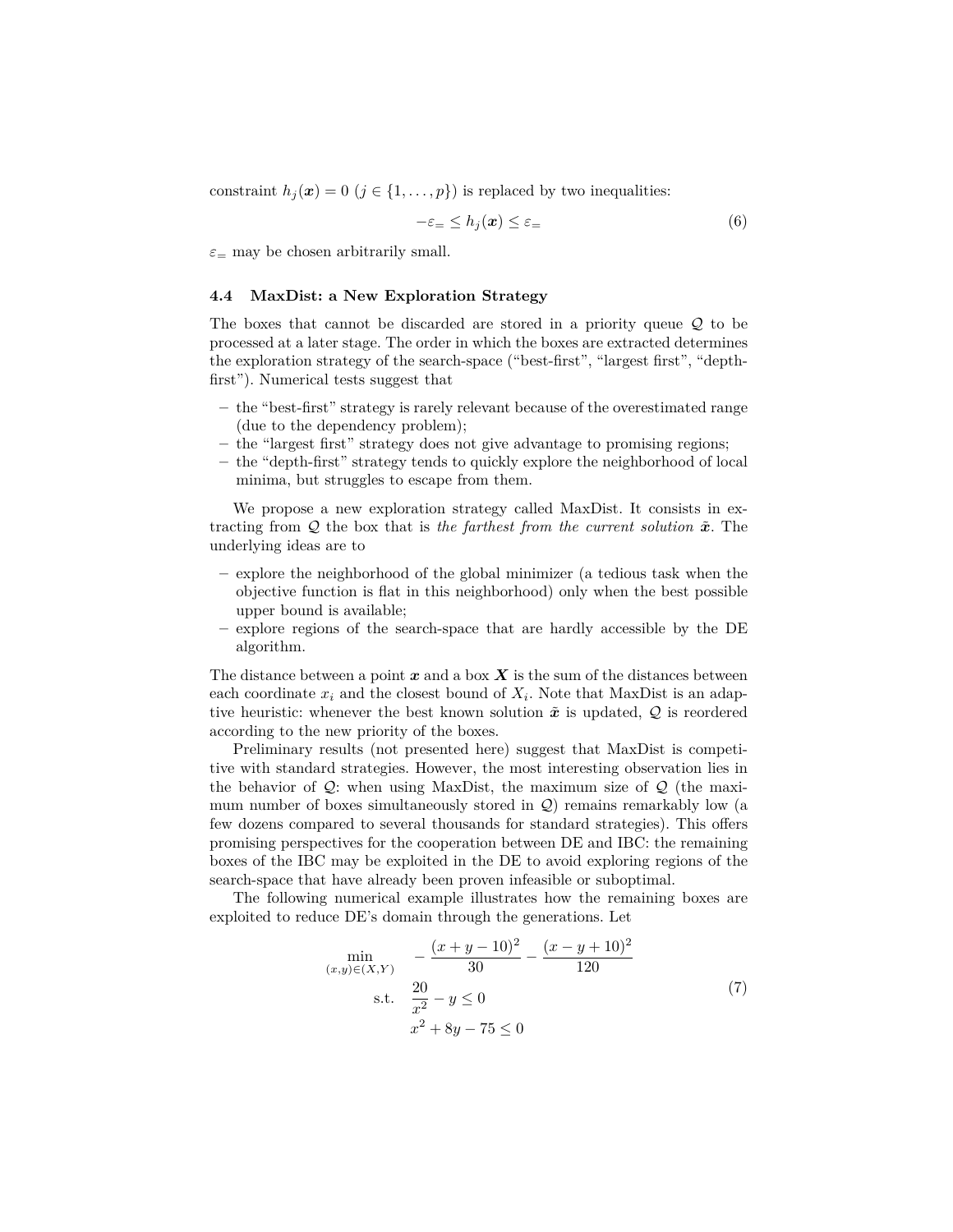be a constrained optimization problem defined on the box  $X \times Y = [0, 10] \times [0, 10]$ (Figure 3a). The dotted curves represent the frontiers of the two inequality constraints, and the contour lines of the objective function are shown in solid dark. The feasible region is the banana-shaped set, and the global minimizer is located in its lower right corner.



Fig. 3: Evolution of DE's domain with the number of generations

The initial domain of DE (which corresponds to the initial box in the IBC) is first contracted with respect to the constraints of the problem. The initial population of DE is then generated within this contracted domain, thus avoiding obvious infeasible regions of the search-space. This approach is similar to that of [11]. Figure 3b depicts the contraction (the black rectangle) of the initial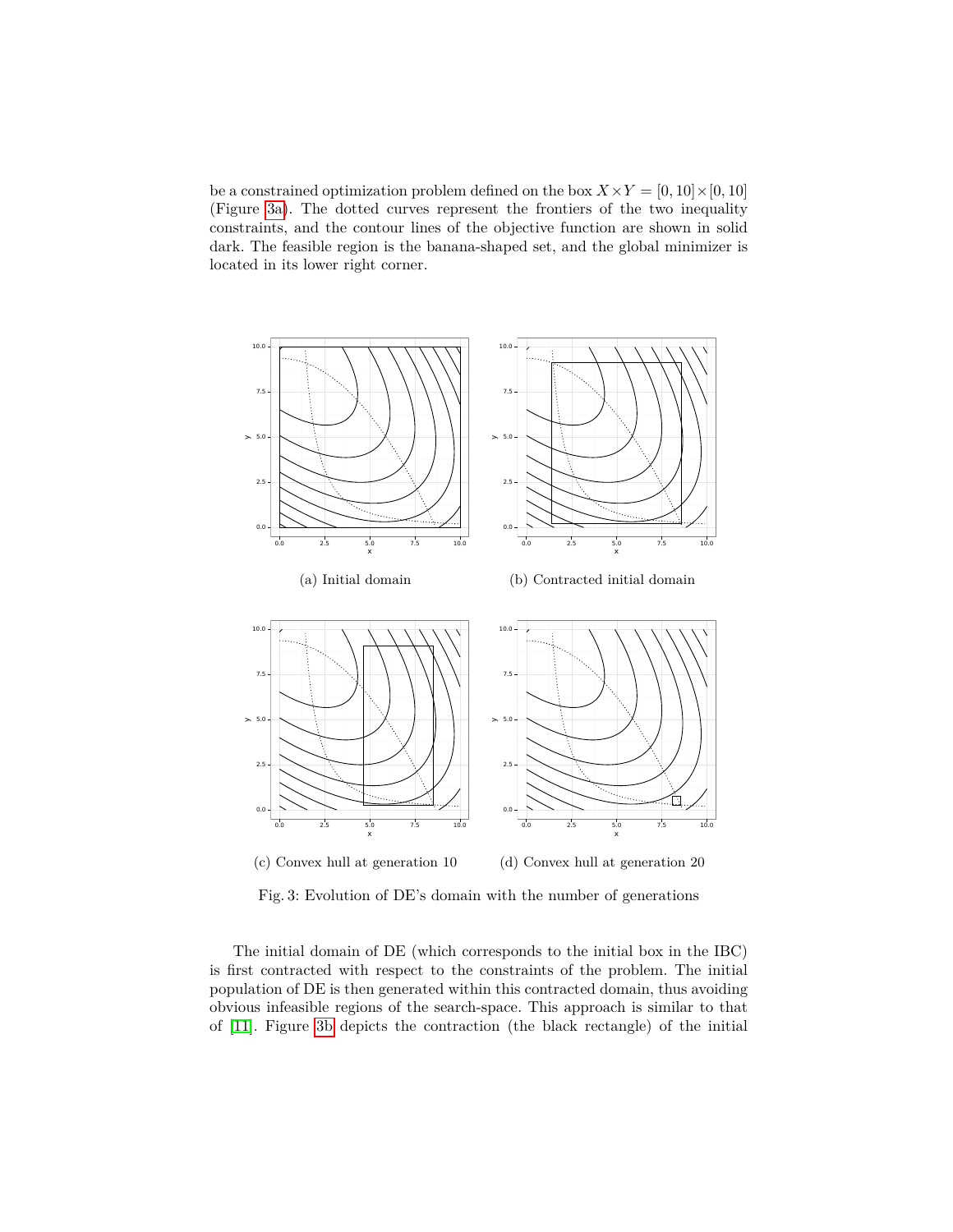domain with respect to the constraints (sequentially by HC4Revise):  $X \times Y =$  $[1.4142, 8.5674] \times [0.2, 9.125].$ 

Periodically, we compute the convex hull  $\square(\mathcal{Q})$  of the remaining boxes of  $\mathcal Q$ and replace DE's domain with  $\square(\mathcal{Q})$ . Note that

- 1. the convex hull (linear complexity) may be computed at low cost, because the size of Q remains small when using MaxDist;
- 2. by construction, MaxDist handles boxes on the rim of the remaining domain (the boxes of  $Q$ ), which boosts the reduction of the convex hull.

Figures 3c and 3d represent the *convex hull*  $\square(\mathcal{Q})$  of the remaining subboxes in the IBC, respectively after 10 and 20 DE generations. The population is then randomly regenerated within the new contracted domain  $\square(\mathcal{Q})$ . The convex hull operation progressively eliminates local minima and infeasible regions. The global minimum eventually found by Charibde with precision  $\varepsilon = 10^{-8}$  is  $\tilde{f} =$ *f*(8*.*532424*,* 0*.*274717) = −2*.*825296148; both constraints are active.

# **5 Experimental Results**

Currently, GlobSol [15], IBBA [22] and Ibex [8] are among the most efficient solvers in rigorous constrained optimization. They share a common skeleton of interval branch and bound algorithm, but differ in the acceleration techniques. GlobSol uses the reformulation-linearization technique (RLT), that introduces new auxiliary variables for each intermediary operation. IBBA calls a contractor similar to HC4Revise, and computes a relaxation of the system of constraints using affine arithmetic. Ibex is dedicated to both numerical CSPs and constrained optimization; it embeds most of the aforementioned contractors (HC4, 3B, Mohc, CID, X-Newton). Couenne [5] and BARON [25] are state-of-the-art NLP solvers. They are based on a non-rigorous spatial branch and bound algorithms, in which the objective function and the constraints are over- and underestimated by convex relaxations. Although they perform an exhaustive exploration of the searchspace, they cannot guarantee a given precision on the value of the optimum.

All five solvers and Charibde are compared on a subset of 11 COCONUT constrained problems (Table 1), extracted by Araya [3] for their difficulty: ex2\_1\_7, ex2.1.9, ex6.2.6, ex6.2.8, ex6.2.9, ex6.2.11, ex6.2.12, ex7.2.3, ex7.3.5, ex14.1.7 and  $ex14.2.7$ . Because of numerical instabilities of the ocaml-glpk LP library ("assert failure"), the results of the problems  $ex6.1.1$ ,  $ex6.1.3$  and  $ex6.2.10$  are not presented. The second and third columns give respectively the number of variables *n* and the number of constraints *m*. The fourth (resp. fifth) column specifies the type of the objective function (resp. the constraints): L is linear, Q is quadratic and NL is nonlinear. The logsize of the domain  $D$  (sixth column) is  $log(\prod_{i=1}^{n}(\overline{D_i}-\underline{D_i}))$ .

The comparison of CPU times (in seconds) for solvers GlobSol, IBBA, Ibex, Couenne, BARON and Charibde on the benchmark of 11 problems is detailed in Table 2. Mean times and standard deviations (in brackets) are given for Charibde over 100 runs. The numerical precision on the objective function  $\varepsilon = 10^{-8}$  and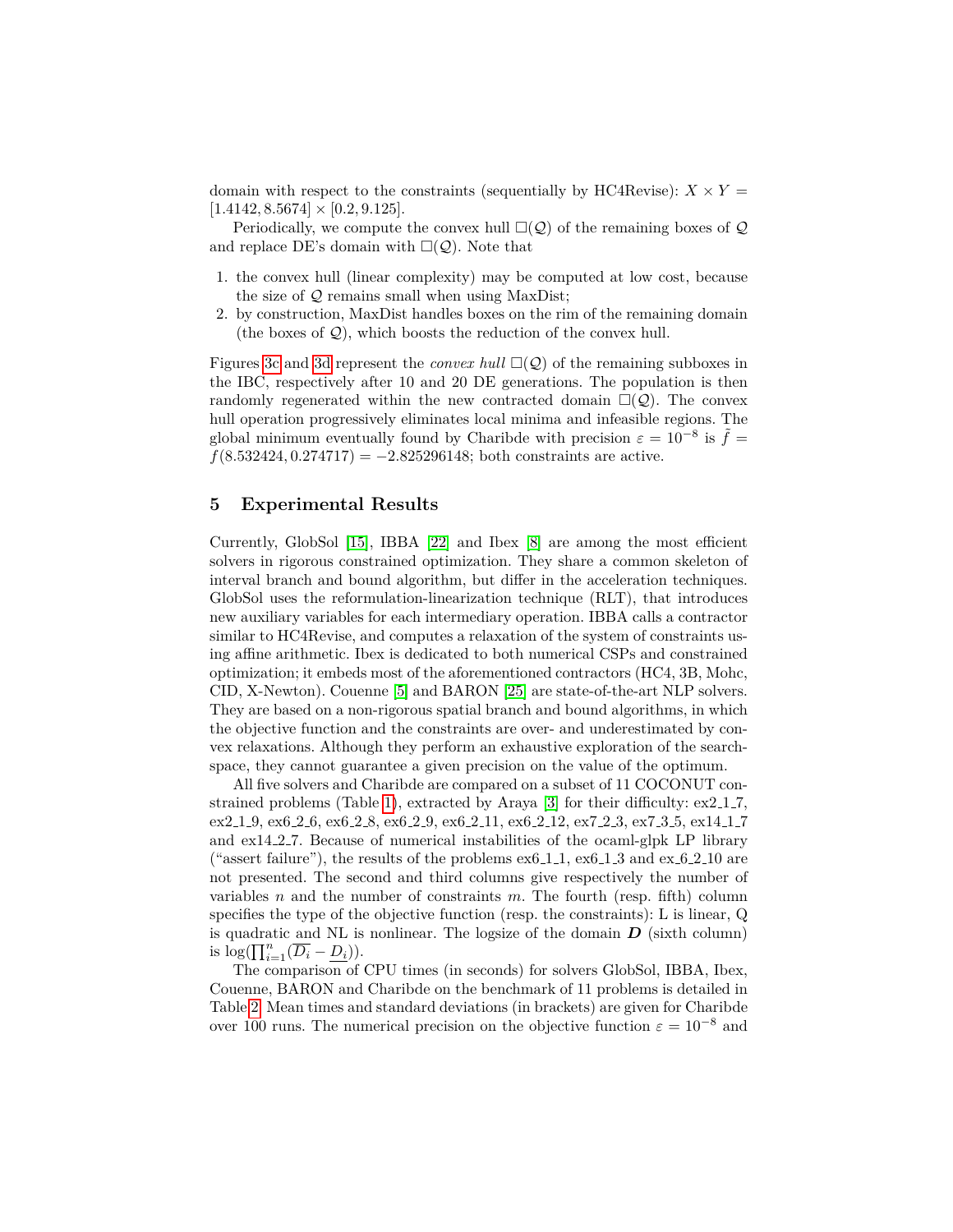the tolerance for equality constaints  $\varepsilon = 10^{-8}$  were identical for all solvers. TO (timeout) indicates that a solver could not solve a problem within one hour. The results of GlobSol (proprietary piece of software) were not available for all problems; only those mentioned in [22] are presented. The results of IBBA were also taken from [22]. The results of Ibex were taken from [3]: only the best strategy (simplex, X-NewIter or X-Newton) for each benchmark problem is presented. Couenne and BARON (only the commercial version of the code is available) were run on the NEOS server [13].

|           |                  |                | Type |            |                    |
|-----------|------------------|----------------|------|------------|--------------------|
| Problem   | $\boldsymbol{n}$ | m              |      | $g_i, h_j$ | Domain logsize     |
| $ex2-1-7$ | 20               | 10             | Q    | L          | $+\infty$          |
| ex219     | 10               | 1              | Q    | L          | $+\infty$          |
| ex6.2.6   | 3                | 1              | NL   | L          | $-3 \cdot 10^{-6}$ |
| $ex6-2-8$ | 3                | 1              | NI   | L          | $-3 \cdot 10^{-6}$ |
| $ex6-2-9$ | 4                | $\overline{2}$ | NI   | L          | $-2.77$            |
| ex6.2.11  | 3                | 1              | NI   | L          | $-3 \cdot 10^{-6}$ |
| ex6.2.12  | 4                | $\overline{2}$ | NI   | L          | $-2.77$            |
| ex7.2.3   | 8                | 6              | L    | NL         | 61.90              |
| ex7.3.5   | 13               | 15             | L    | NL         | $+\infty$          |
| ex14.1.7  | 10               | 17             | L    | NL         | 23.03              |
| ex14.2.7  | 6                | 9              | L    | NL         | $+\infty$          |

Table 1: Description of difficult COCONUT problems

Table 2: Comparison of convergence times (in seconds) between GlobSol, IBBA, Ibex, Charibde (mean and standard deviation over 100 runs), Couenne and BARON on difficult constrained problems

|                 | Rigorous |             |         | Non rigorous  |                 |              |
|-----------------|----------|-------------|---------|---------------|-----------------|--------------|
| Problem         | GlobSol  | <b>IBBA</b> | Ibex    | Charibde      | Couenne         | <b>BARON</b> |
| $ex2_{-}1_{-}7$ |          | 16.7        | 7.74    | 34.9(13.3)    | 476             | 16.23        |
| $ex2-1.9$       |          | 154         | 9.07    | 35.9(0.29)    | 3.01            | 3.58         |
| ex6.2.6         | 306      | 1575        | 136     | 3.3 $(0.41)$  | TO <sub>1</sub> | 5.7          |
| ex6.2.8         | 204      | 458         | 59.3    | 2.9(0.37)     | TO              | TO           |
| ex6.2.9         | 463      | 523         | 25.2    | 2.7(0.03)     | TO              | <b>TO</b>    |
| $ex6-2-11$      | 273      | 140         | 7.51    | 1.96 $(0.06)$ | TO              | <b>TO</b>    |
| $ex6-2-12$      | 196      | 112         | 22.2    | 8.8 $(0.17)$  | TO              | <b>TO</b>    |
| ex7.2.3         |          | <b>ТО</b>   | 544     | 1.9(0.30)     | <b>TO</b>       | <b>TO</b>    |
| ex7.3.5         |          | TO          | 28.91   | 4.5 $(0.09)$  | TO              | 4.95         |
| ex14.1.7        |          | TO          | 406     | 4.2(0.13)     | 13.86           | 0.56         |
| ex14.2.7        |          | <b>ТО</b>   | 66.39   | 0.2(0.04)     | 0.01            | 0.02         |
| Sum             | >1442    | TO          | 1312.32 | 101.26        | TO              | TO           |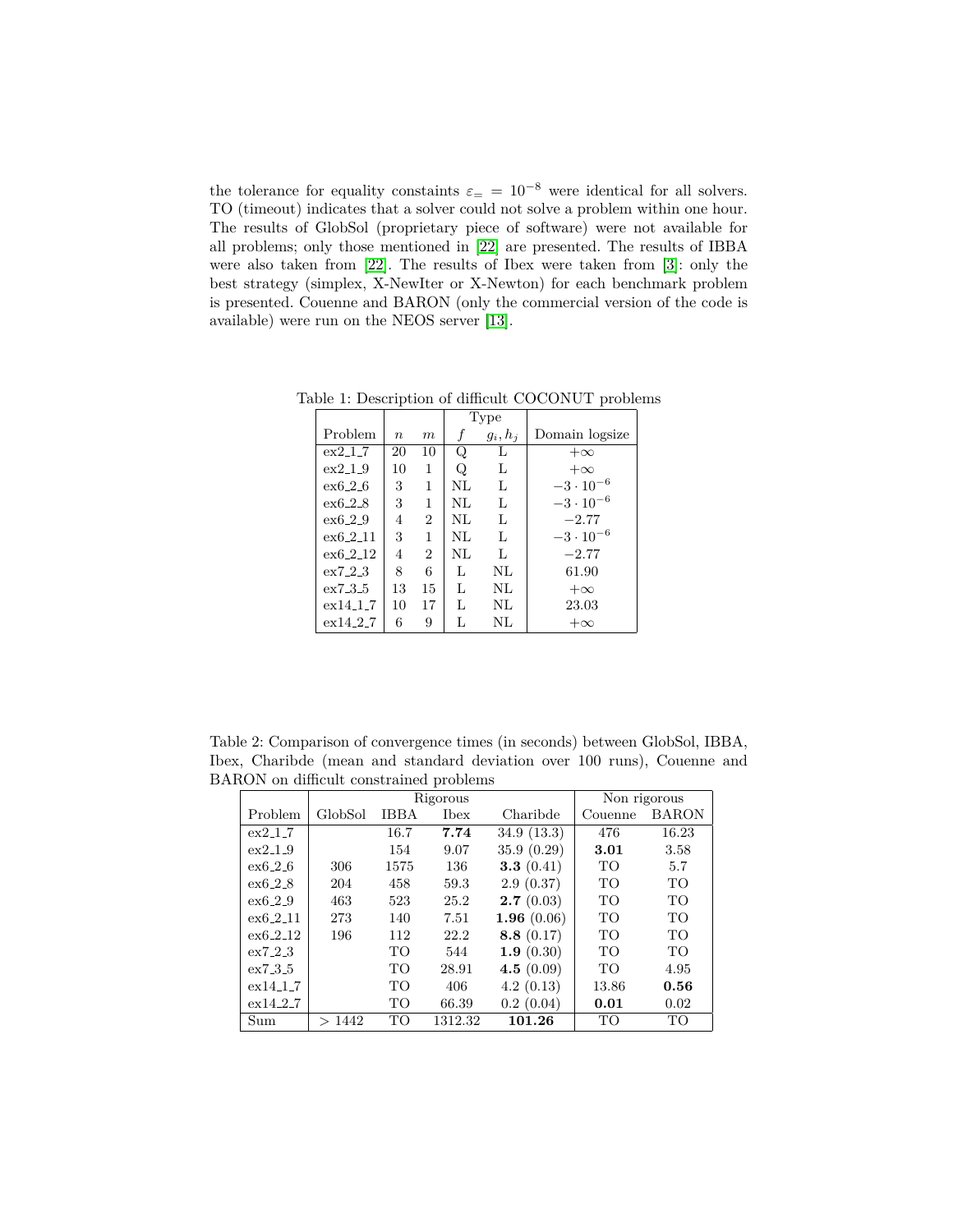Charibde was run on an Intel Xeon E31270 @ 3.40GHz x 8 with 7.8 GB of RAM. BARON and Couenne were run on 2 Intel Xeon X5660 @ 2.8GHz x 12 with 64 GB of RAM. IBBA and Ibex were run on similar processors (Intel  $x86$ , 3GHz). The difference in CPU time between computers is about 10% [4], which makes the comparison quite fair.

The hyperparameters of Charibde for the benchmark problems are given in Table 3;  $NP$  is the population size, and  $\eta$  is the quasi-fixed point ratio. The amplitude  $W = 0.7$ , the crossover rate  $CR = 0.9$  and the MaxDist strategy are common to all problems. Tuning the hyperparameters is generally problemdependent, and requires structural knowledge about the problem: the population size *NP* may be set according to the dimension and the number of local minima, the crossover rate *CR* is related to the separability of the problem, and the techniques based on linear relaxation have little influence for problems with few constraints, but are cheap when the constraints are linear.

Table 3: Hyperparameters of Charibde for the benchmark problems

| Problem   | ΝP  | <b>Bisections</b> | Fixed-point ratio $(\eta)$ | LP | X-Newton |
|-----------|-----|-------------------|----------------------------|----|----------|
| $ex2-1-7$ | 20  | $_{\rm RR}$       | 0.9                        |    |          |
| ex2.1.9   | 100 | $_{\rm RR}$       | 0.8                        |    |          |
| $ex6-2-6$ | 30  | Smear             | $\theta$                   |    |          |
| $ex6-2.8$ | 30  | Smear             | $\theta$                   |    |          |
| $ex6-2-9$ | 70  | Smear             | $\Omega$                   |    |          |
| ex6.2.11  | 35  | Smear             | $\Omega$                   |    |          |
| ex6.2.12  | 35  | $_{\rm RR}$       | $\Omega$                   |    |          |
| ex7.2.3   | 40  | Largest           | $\Omega$                   |    |          |
| ex7.3.5   | 30  | $_{\rm RR}$       |                            |    |          |
| ex14.1.7  | 40  | $_{\rm RR}$       |                            |    |          |
| ex14.2.7  | 40  | $_{\rm RR}$       |                            |    |          |

Charibde outperforms Ibex on 9 out of 11 problems, IBBA on 10 out of 11 problems and GlobSol on all the available problems. The cumulated CPU time shows that Charibde (101.26s) improve the performances of Ibex (1312.32s) by an order of magnitude (ratio: 13) on this benchmark of 11 difficult problems. Charibde also proves highly competitive with *non-rigorous* solvers Couenne and BARON. The latter are faster or have similar CPU times on some of the 11 problems, however they both time out on at least five problems (seven for Couenne, five for BARON). Overall, Charibde seems more robust and solves all the problems of the benchmark, while providing a numerical proof of optimality. Surprisingly, the convergence times do not seem directly related to the dimensions of the instances. They may be explained by the nature of the objective function and constraints (in particular, Charibde seems to struggle when the objective function is quadratic) and the dependency induced by the multiple occurrences of the variables.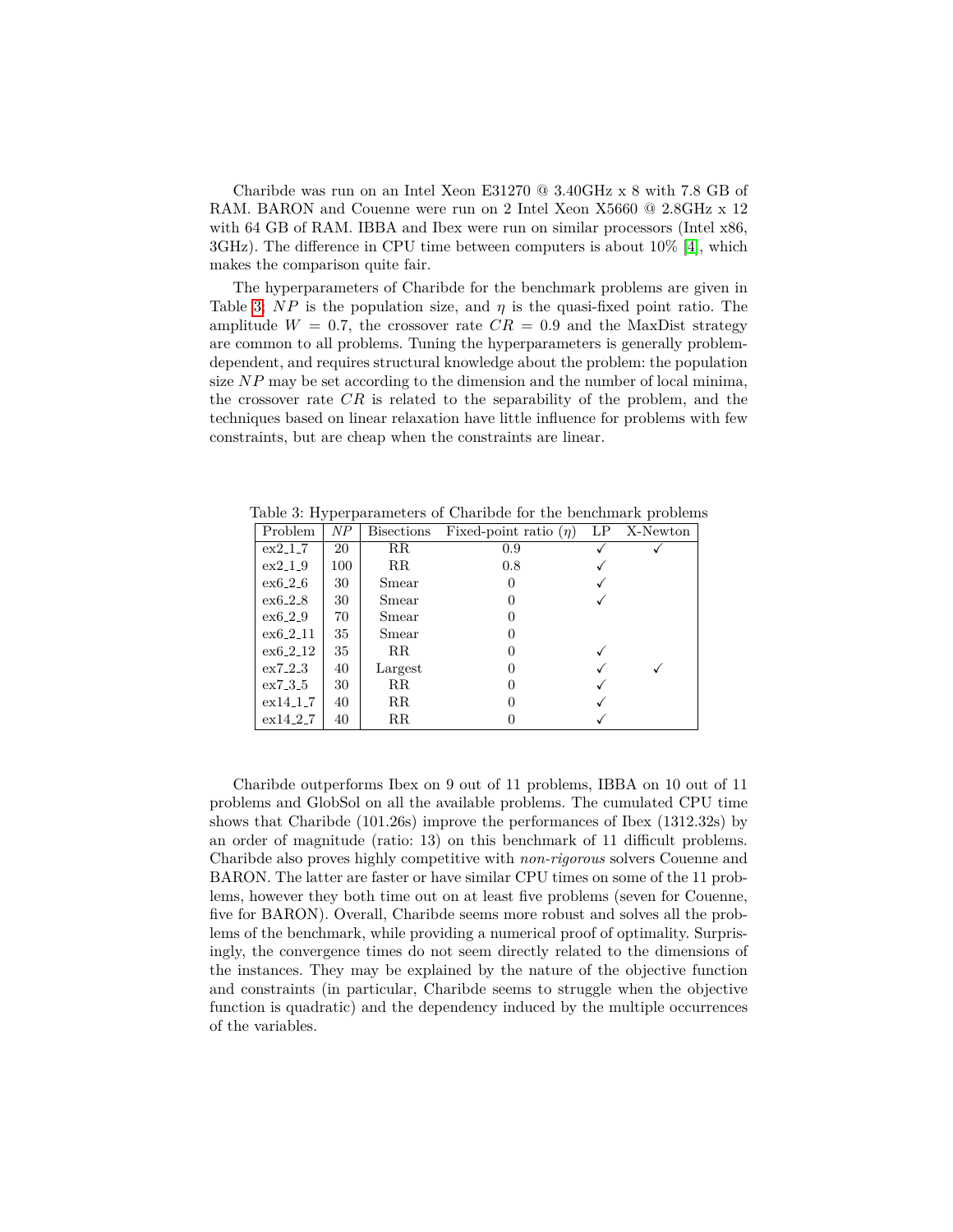Table 4 presents the best upper bounds obtained by Charibde, Couenne and BARON at the end of convergence (precision reached or timeout). Truncated digits on the upper bounds are bounded (e.g. 1*.*23<sup>8</sup> <sup>7</sup> denotes [1*.*237*,* 1*.*238] and −1*.*23<sup>8</sup> <sup>7</sup> denotes [−1*.*238*,* −1*.*237]). The incorrect digits of the global minima obtained by Couenne and BARON are underlined. This demonstrates that nonrigorous solvers may be affected by roundoff errors, and may provide solutions that are infeasible or have an objective value *lower than the global minimum* (Couenne on ex2 1 9, BARON on ex2 1 7, ex2 1 9, ex6 2 8, ex6 2 12, ex7 2 3 and  $ex7.3.5$ ). For the most difficult instance  $ex7.2.3$ , Couenne is not capable of finding a feasible solution with a satisfactory evaluation within one hour. It would be very informative to compute the ratio between the size of the feasible domain (the set of all feasible points) and the size of the entire domain. On the other hand, the strategy MaxDist within Charibde greatly contributes to finding an excellent upper bound of the global minimum, which significantly accelerates the interval pruning phase.

Table 4: Best upper bounds obtained by Charibde, Couenne and BARON

| Problem    | Charibde                   | Couenne                     | <b>BARON</b>                  |
|------------|----------------------------|-----------------------------|-------------------------------|
| ex2.1.7    | $-4150.41013392_{8}^{9}$   | $-4150.41012731\frac{8}{7}$ | $-4150.41016079_7^8$          |
| $ex2-1-9$  | $-0.3750000075$            | $-0.37500015_3^4$           | $-0.37500\underline{111}^1_0$ |
| ex6.2.6    | $-0.00000260_2^3$          | $0.00000071_0^1$            | $-0.00000260_{2}^{3}$         |
| ex6.2.8    | $-0.0270063_{49}^{50}$     | $-0.0270063_{49}^{50}$      | $-0.02700637_0^1$             |
| ex6.2.9    | $-0.03406618_4^5$          | $-0.034066184$              | $-0.03406619_0^1$             |
| $ex6-2-11$ | $-0.00000267_2^3$          | $-0.00000267_2^3$           | $-0.00000267_2^3$             |
| ex6.2.12   | $0.2891947_{39}^{40}$      | 0.28919475                  | $0.28919169_8^9$              |
| ex7.2.3    | 7049.24802052 <sup>9</sup> | $10^{50}$                   | $7049.02029170_6^7$           |
| ex7.3.5    | $1.20671699_1^2$           | 1.2068965                   | $0.23982448$ <sup>8</sup>     |
| ex14.1.7   | $0.0000000_{09}^{10}$      | $0.00000000_0^1$            |                               |
| ex14.2.7   | $0.00000000\frac{8}{7}$    | $0.00000000_0^1$            |                               |

## **6 Conclusion**

We proposed a cooperative hybrid solver Charibde, in which a deterministic interval branch and contract cooperates with a stochastic differential evolution algorithm. The two independent algorithms run in parallel and exchange bounds, solutions and search-space in an advanced manner via message passing. The domain of the population-based metaheuristic is periodically reduced by removing local minima and infeasible regions detected by the branch and bound.

A comparison of Charibde with state-of-the-art interval-based solvers (Glob-Sol, IBBA, Ibex) and NLP solvers (Couenne, BARON) on a benchmark of difficult COCONUT problems shows that Charibde is highly competitive against non-rigorous solvers (while bounding the global minimum) and converges faster than rigorous solvers by an order of magnitude.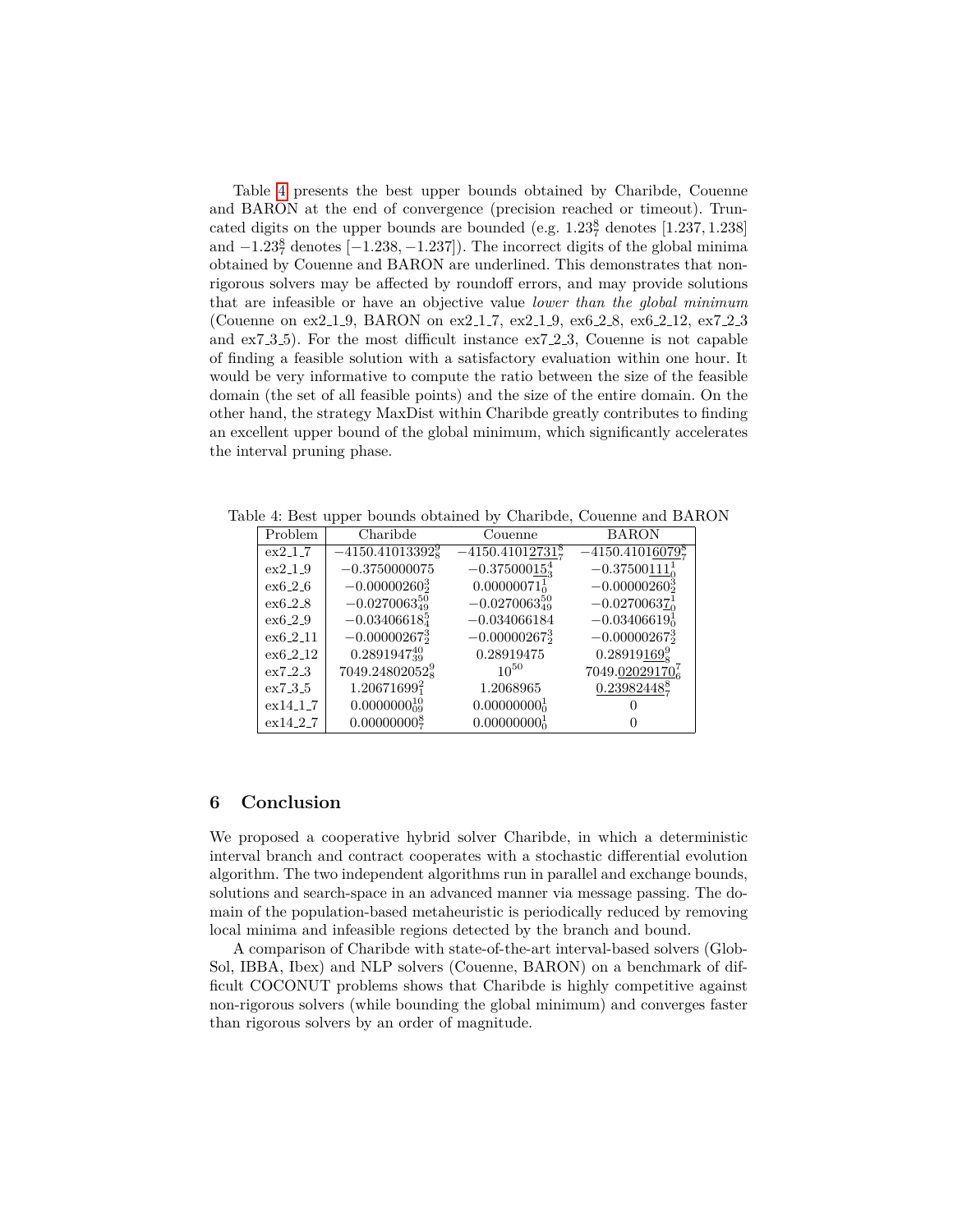# **References**

- 1. Alliot, J.M., Durand, N., Gianazza, D., Gotteland, J.B.: Finding and proving the optimum: Cooperative stochastic and deterministic search. In: 20th European Conference on Artificial Intelligence (ECAI 2012), August 27-31, 2012, Montpellier, France (2012)
- 2. Araya, I., Trombettoni, G., Neveu, B.: Exploiting monotonicity in interval constraint propagation. In: Proc. AAAI. pp. 9–14 (2010)
- 3. Araya, I., Trombettoni, G., Neveu, B.: A contractor based on convex interval taylor. In: Integration of AI and OR Techniques in Contraint Programming for Combinatorial Optimzation Problems, pp. 1–16. Springer (2012)
- 4. Araya, I., Trombettoni, G., Neveu, B., Chabert, G.: Upper bounding in inner regions for global optimization under inequality constraints. Journal of Global Optimization 60(2), 145–164 (2014)
- 5. Belotti, P., Lee, J., Liberti, L., Margot, F., Wächter, A.: Branching and bounds tighteningtechniques for non-convex minlp. Optimization Methods & Software 24(4-5), 597–634 (2009)
- 6. Benhamou, F., Goualard, F., Granvilliers, L., Puget, J.F.: Revising hull and box consistency. In: International Conference on Logic Programming. pp. 230–244. MIT press (1999)
- 7. Blum, C., Puchinger, J., Raidl, G.R., Roli, A.: Hybrid metaheuristics in combinatorial optimization: A survey. Applied Soft Computing 11(6), 4135–4151 (2011)
- 8. Chabert, G., Jaulin, L.: Contractor programming. Artificial Intelligence 173, 1079– 1100 (2009)
- 9. Cotta, C., Troya, J.M.: Embedding branch and bound within evolutionary algorithms. Applied Intelligence 18(2), 137–153 (2003)
- 10. Csendes, T., Ratz, D.: Subdivision direction selection in interval methods for global optimization. SIAM Journal on Numerical Analysis 34(3), 922–938 (1997)
- 11. Focacci, F., Laburthe, F., Lodi, A.: Local search and constraint programming. In: Handbook of metaheuristics, pp. 369–403. Springer (2003)
- 12. Gallardo, J.E., Cotta, C., Fernández, A.J.: On the hybridization of memetic algorithms with branch-and-bound techniques. Systems, Man, and Cybernetics, Part B: Cybernetics, IEEE Transactions on 37(1), 77–83 (2007)
- 13. Gropp, W., Moré, J.: Optimization environments and the NEOS server. Approximation theory and optimization pp. 167–182 (1997)
- 14. Hansen, E.: Global optimization using interval analysis. Dekker (1992)
- 15. Kearfott, R.B.: Rigorous global search: continuous problems. Springer (1996)
- 16. Leroy, X., Doligez, D., Frisch, A., Garrigue, J., R´emy, D., Vouillon, J.: The objective caml system release 3.12. Documentation and userâĂŹs manual. INRIA (2010)
- 17. Lhomme, O.: Consistency techniques for numeric csps. In: IJCAI. vol. 93, pp. 232– 238. Citeseer (1993)
- 18. Mimram, S.: ocaml-glpk. http://ocaml-glpk.sourceforge.net/ (2004)
- 19. Moore, R.E.: Interval Analysis. Prentice-Hall (1966)
- 20. Moore, R.E.: On computing the range of a rational function of n variables over a bounded region. Computing  $16(1)$ ,  $1-15$  (1976)
- 21. Neumaier, A., Shcherbina, O.: Safe bounds in linear and mixed-integer linear programming. Mathematical Programming 99(2), 283–296 (2004)
- 22. Ninin, J., Hansen, P., Messine, F.: A reliable affine relaxation method for global optimization. Groupe d'´etudes et de recherche en analyse des d´ecisions (2010)